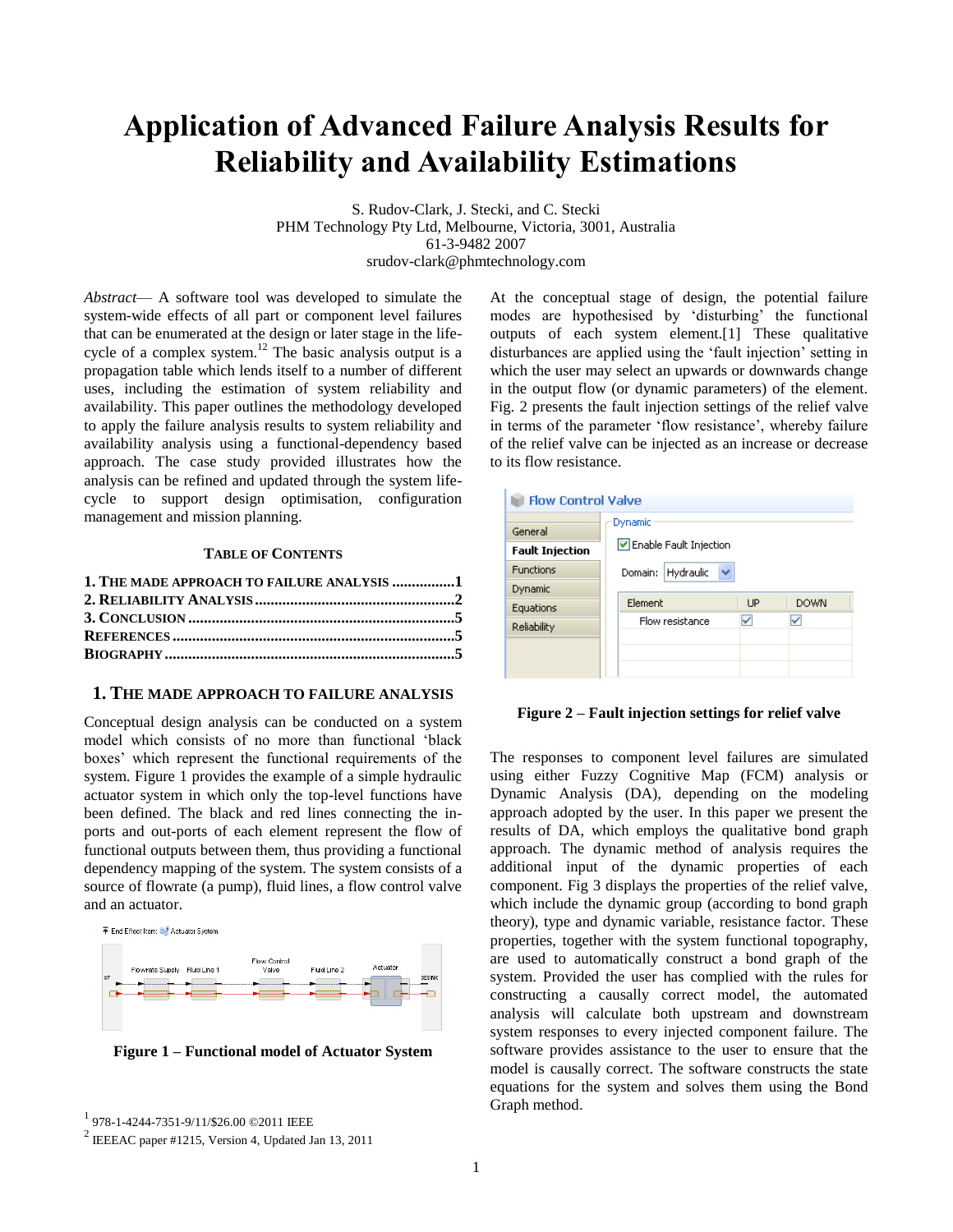| <b>Flow Control Valve</b>     |                      |       |  |  |
|-------------------------------|----------------------|-------|--|--|
| General                       | Dynamic Group: 1 - R |       |  |  |
| Fault Injection               |                      |       |  |  |
| <b>Functions</b>              | Standard<br>Type:    |       |  |  |
| Dynamic<br>Dynamic Variables: |                      |       |  |  |
| Equations                     | Variable             | Value |  |  |
| Reliability                   | Resistance           | 0.25  |  |  |
|                               |                      |       |  |  |

<span id="page-1-0"></span>**Figure 3 –Dynamic properties of the Flow Control Valve** 

## **2. RELIABILITY ANALYSIS**

## *RBD Analysis*

The MADe software can convert the functional diagram into an RBD by converting the flow connections between components into reliability connections. Where the multiple flow connections exist between two items, they are represented by a single reliability connection. All components are assumed to have exponential failure distributions and are connected in series. [2] The model was converted to an RBD (Fig. 4) and the analysis results, using series/parallel decomposition method as shown in Figure 4. The actuator system is a simple grouping of elements in series, therefore the probability of failure is the probability of each element failing as independent, non-exclusive events. This is a simple summation of the P(f) of each component less the product of P(f) for each possible combination of these failure events.





## *Functional Failure Analysis*

During failure analysis, the failure of every component was propagated through the system to determine the end-effects (usually the system failure modes). The result is a list of 'failure paths' which describe the series of events that lead to system failure. The results of failure analysis can be viewed in Fault Tree format [3] for convenience, as shown in Fig. 5.



## **Figure 5 – Fault Tree display of a cut set for actuator system failure.**

## *Functional Reliability Analysis*

Functional reliability analysis of a system traces backwards from each system failure mode to each possible source, via the failure paths which, for conceptual designs, begin at component failure modes.

The functional reliability of each component is calculated based on the failure rate and duration of operation of the item, or of each part within the component. The process is outlined in the flowchart in Figure 7.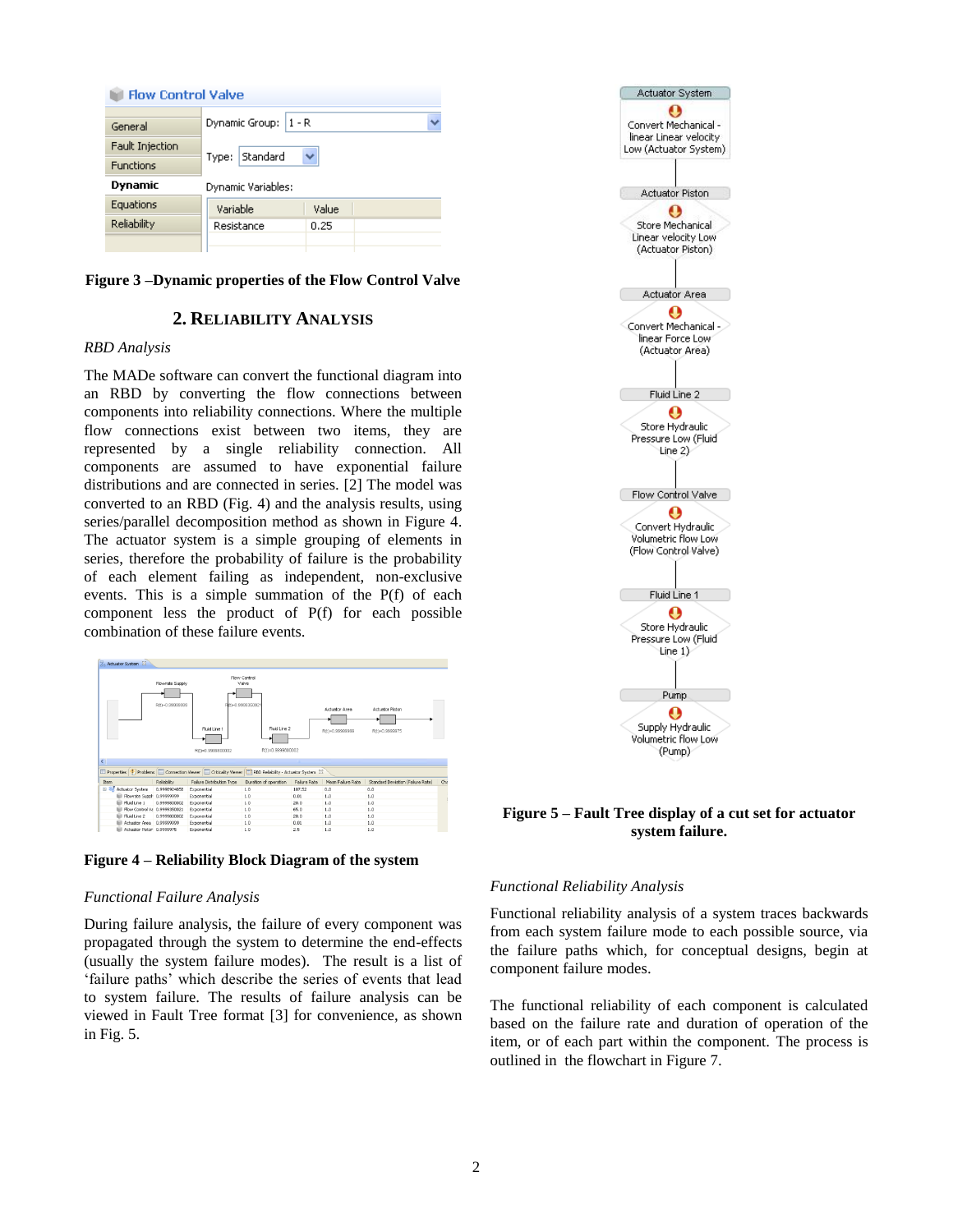

**Figure 7 - Flowchart for component reliability calculations**

The failure rate for each component failure mode is calculated according to its mode ratio according to equation (1) for exponential failure distributions, or equation (2) for Weibull failure distributions.

$$
\lambda_{FFM} = \lambda_{\text{component}} \alpha_{FFM} \tag{1}
$$

$$
\eta_{FFM} = \eta_{\text{component}} / \alpha_{FFM} \tag{2}
$$

Where  $\lambda$  denotes a failure rate in failures per million hours,  $\alpha$  is the mode ratio and  $\eta$  is the characteristic life of the component (which is a Weibull statistical term).

The probability of failure for each component failure mode is calculated based on the input failure data, which may be a Weibull distribution or an exponential distribution, according to equations (3) and (4).

| $P(FFMi) = 1-EXP(-t_{op} * \lambda p/1000000)$ | (3) |
|------------------------------------------------|-----|
|------------------------------------------------|-----|

$$
P(FFMi)=1-EXP\left(\frac{1}{\log(1)}\right)^{1/\beta}\left(\frac{1}{\beta}\right)
$$
\n(4)

Where  $t_{op}$  is the duration of operation for the component,  $\lambda_p$ is the component failure rate (for exponential failure distributions),  $\eta$  is the characteristic life of the component for Weibull failure distributions and  $\beta$  is the slope of the Weibull failure distribution

The overall system probability of failure is then calculated as the sum of each system response to failure (failure mode) that has been nominated by the user as a system failure. The reason why system responses are nominated as failures is because a failed component may generate a system response that is not a failure. That is, the deviation in functional output of the system may still lie within the acceptable limits for nominal operation.

The probability of a system failure mode is the calculated based on the probability of each of the failure paths leading to it (numbered by roman numerals). The calculation includes the union of each failure event (path) which is based on the assumption that the paths are non-exclusive, equation  $(5)$  [4].

$$
P(SysFFM) = P(FFMi U FFMj ... U FFMn)
$$
 (5)

To conduct Reliability and Availability analysis on the actuator system, an estimate of the failure rate and Mean-Time-To-Repair (MTTR) of each component is required. At conceptual design stage this could be taken from the reliability data of similar components. If the intended operating mode of the system is known, duration of operation can be specified; otherwise a default value of 1 hr is used. The input data required for reliability analysis of a system conceptual design is shown in Table 1. The analysis results for the actuator system are displayed in Table 2.The probability of failure of each failure mode is determined Two types of functional reliability are calculated: inherent reliability and operating context reliability. Inherent reliability is based on the P(f) of the component functional flow responses (high/low) that constitute a functional failure of the component. The operating context reliability of a component considers only those component functional flow responses that will result in a system (end-effect) functional failure, irrespective of whether the responses fulfil the component functional performance parameters.

**Table 1. Data required for reliability analysis of a conceptual design**

| Data type                                | Description                                                   |
|------------------------------------------|---------------------------------------------------------------|
| <b>Functional failure</b><br>mode inputs | Up/down disturbances to the<br>functional output flow/dynamic |
|                                          | properties                                                    |
|                                          | Failure Mode ratios                                           |
| Item reliability                         | Failure rate                                                  |
| properties                               |                                                               |
|                                          | Duration of operation                                         |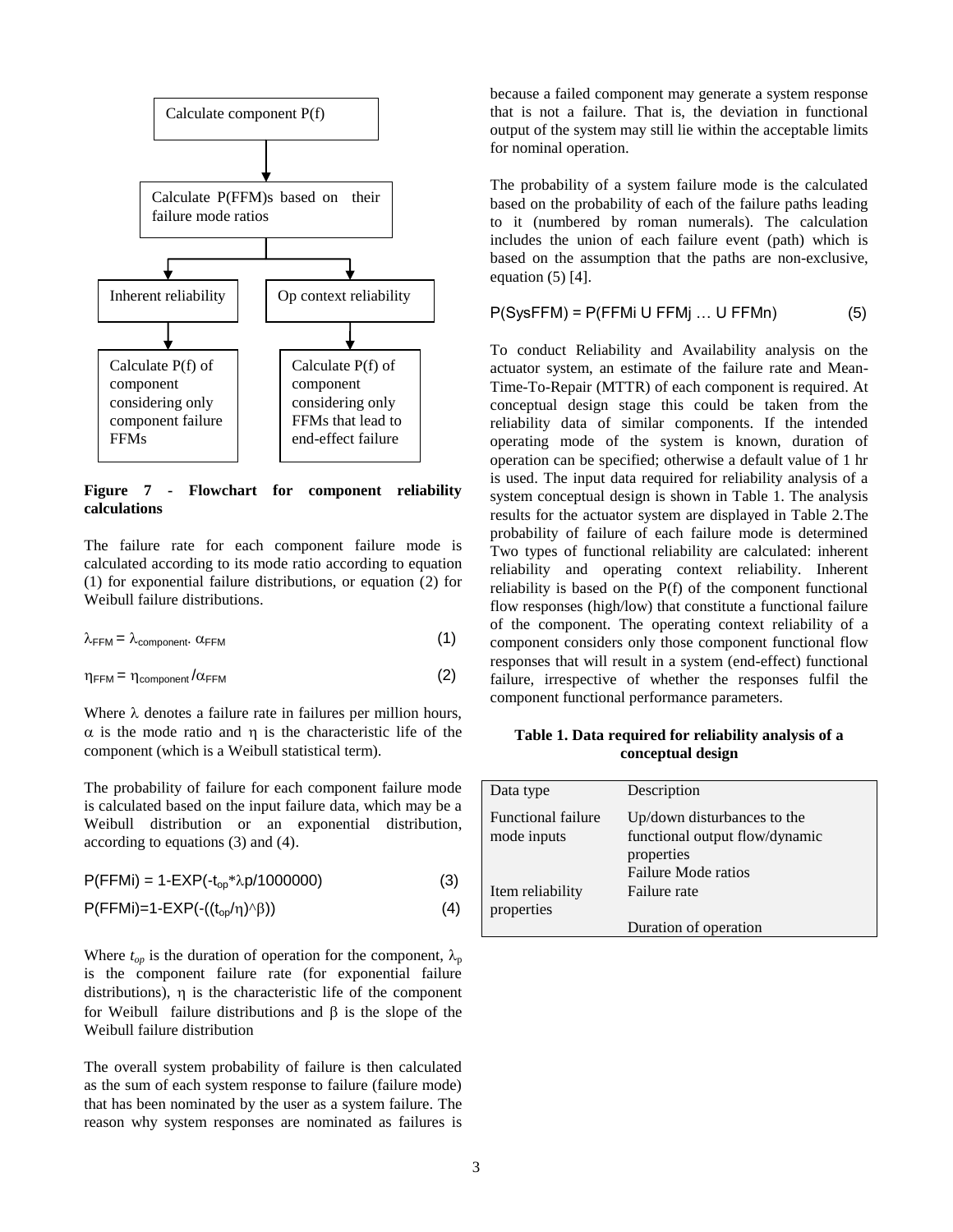| actuator system |                  |                        |                         |                           |
|-----------------|------------------|------------------------|-------------------------|---------------------------|
| Component       | <b>FFM</b>       | $\lambda_{\text{FFM}}$ | $P(f_{FFM})$            | End effect                |
| Fluid Line 1    | Pressure<br>down | 20                     | 1.99998<br>$x\ 10^{-5}$ | Linear<br>velocity<br>low |
| Fluid Line 2    | Pressure<br>down | 20                     | 1.99998<br>$x\ 10^{-5}$ | Linear<br>velocity<br>low |
| Flow            | Volumetric       | 45.5                   | 4.5499 x                | Linear                    |
| Control         | flow down        |                        | $10^{-5}$               | velocity                  |
| Valve           |                  |                        |                         | nominal                   |
| Flow            | Volumetric       | 19.5                   | 1.94998                 | Linear                    |
| Control         | flow up          |                        | $x\ 10^{-5}$            | velocity                  |
| Valve           |                  |                        |                         | nominal                   |
| Actuator        | Linear           | 2.5                    | $2.5 \times 10^{-7}$    | Linear                    |

**Table 2. Functional reliability analysis results for actuator system**

Overall probability of system failure is the sum of the P(f) of its failure modes. From Table 2 the P(f) of failure mode 'linear velocity' can determined by summing the P(f) of the component failures that lead to it:

6

velocity nominal

## $P(f_{\text{end effect}})=3.99996E-05$

velocity down

Given that linear velocity low is the only system failure mode, the reliability of the system is therefore calculated directly from the P(f).

## $R_{\text{system}} = 0.99996$

Piston

Assuming an exponential failure distribution for the system, the system failure rate can be estimated using the inverse of the expression for P(f) for exponential failures:

## $\lambda_{\text{system}} = 40$  fpmh

Comparing results for the RBD and Functional reliability method, Table 3, it is clear that filtering out the effect of component failures that do not lead to system failure provides a less conservative estimate of overall system reliability. The detail provided in functional reliability analysis however is more useful for system design, when the relative impact of components on system reliability may be used to determine the optimal configuration or the reliability requirements of the components, for example cost/quality trade studies.

#### **Table 3. Comparison of reliability analysis results for RBD and functional reliability methods**

| Reliability parameter    | <b>RBD</b> | Functional         |
|--------------------------|------------|--------------------|
|                          | method     | reliability method |
| P(f) System failure,     | n/a        |                    |
| actuator linear velocity |            |                    |
| high                     |            |                    |
| P(f) System failure,     | n/a        | 3.99996E-05        |
| actuator linear velocity |            |                    |
| low                      |            |                    |
| System reliability       | 0.999892   | 0.99996            |
| System failure rate      | 107.52     | 40.0               |

Figure 7 presents the relative impact that each component has on system reliability. The relative impact is calculated not simply on the component reliability, but on the contributions that each failure mode of the component to the end-effect (system) failure modes. The system failure modes were nominated as 'Low linear velocity' and 'Very Low linear velocity'. Only components whose failure modes will generate a Low or Very Low steady-state system level response will affect the system reliability. Although increased flow resistance in the Flow Control Valve causes a Low transient response at the system level, only the two fluid lines generate a Low steady-state response, therefore the pie-chart presented in Fig. 7 displays a 50/50 split between the two (identical) fluid lines).





**Figure 8 – Relative impact of components on system reliability**